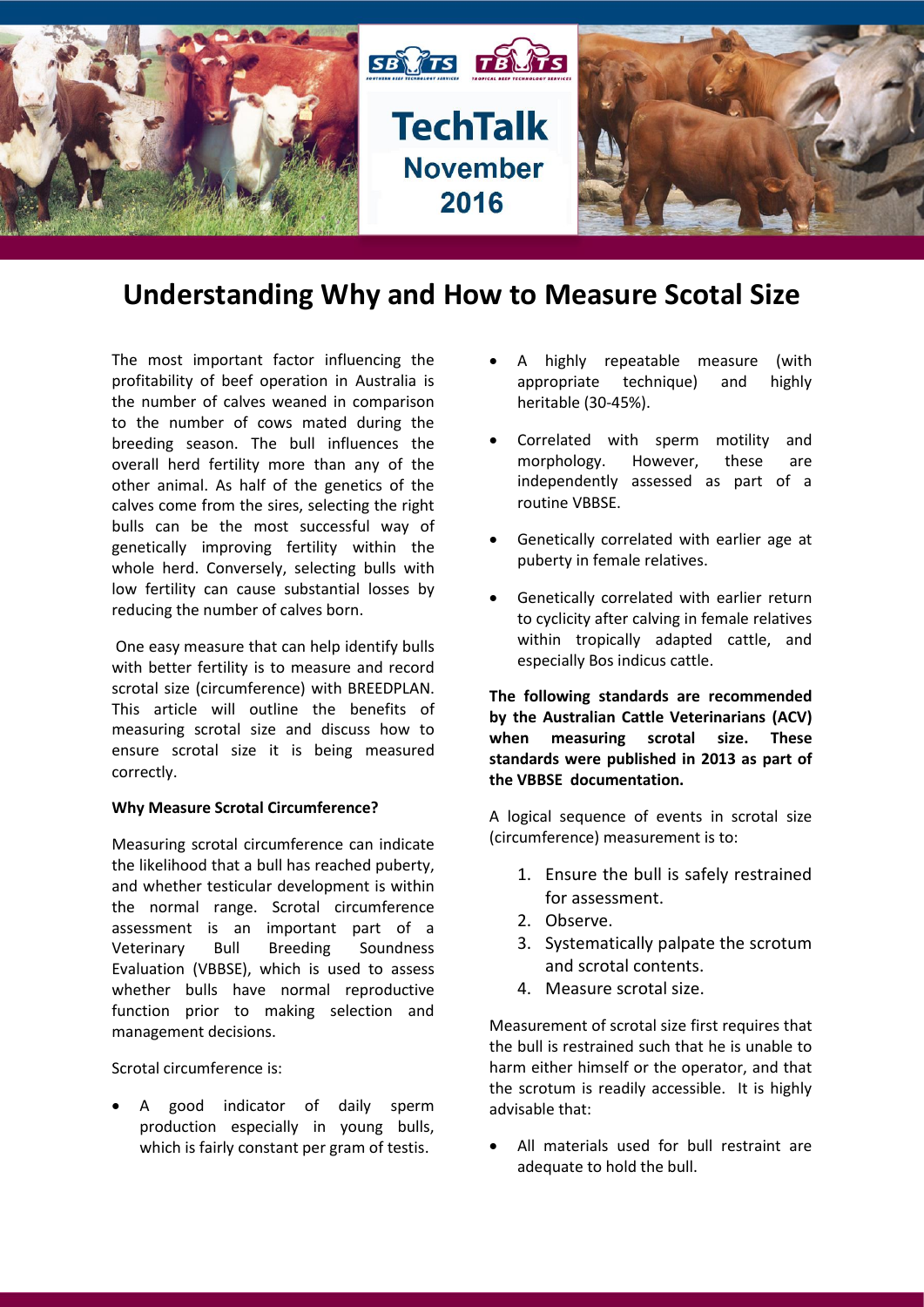

- All restraining facility latches are securely closed.
- Bulls are restrained with a backing bar or chain at approximately the level of the scrotal attachment.
- The bull is unable to move significantly forward from this bar, and side to side movement is significantly restricted.
- There is at least 300 mm of space behind the backing bar or chain and a further 700 mm standing room from which to safely approach the animal. A 700-800 mm high barrier in front of the standing area to work over increases safety.

Systematic visual inspection before palpation may reveal abnormalities that can be further investigated by direct palpation. If the scrotum, testes, epididymides and blood supply are considered normal, then scrotal size should be measured. In place of a measurement, a comment outlining the reason why scrotal size was not recorded should be made; examples include left testicular hypoplasia, scrotal lesions, bilateral cryptorchid, right testicular degeneration, swollen testes, castrated, hernia.

Key elements of measurement of scrotal size to ensure high repeatability within and between operators are illustrated in Figures 1 and 2. If all of these cannot be met, a valid measurement cannot be taken or reported. The technique is:

- 1. Both testicles are manipulated by downward massage so that they are completely within and against the lowest point in the scrotum, lying side by side, and with no evidence of wrinkling of the scrotum.
- 2. The testes are then held firmly in the scrotum with one hand (usually the right had if the person taking the measurement is right handed). The other (usually left) hand is moved from the side and above to encircle the scrotal neck gathering up any loose scrotum and finally holding both testes firmly into the lower scrotum (Figure 1). The thumb of the hand holding the neck of the scrotum

should NOT cause any pressure on the middle of the scrotum.

3. The scrotal tape is then looped around the testes and placed at the level judged to have the largest circumference. The tape is then drawn firmly in contact with the entire circumference to cause moderate indentation of the scrotum.



## **Figure 1.** Correct method for measurement of scrotal size.

A Barth tape (Figure 2) is the preferred instrument for measuring scrotal size. The correct tension is achieved by placing the thumb against the piston and then firmly drawing the tape in contact with the entire circumference. The reading is taken at the edge of the measurement block when approximately 2 mm of green piston is showing; appearance of red indicates excessive tension. Repeat the measurement at least once to ensure accuracy to the nearest 0.5 cm.

Other measurement devices, especially one composed of material prone to stretching should not be used, as these can lead to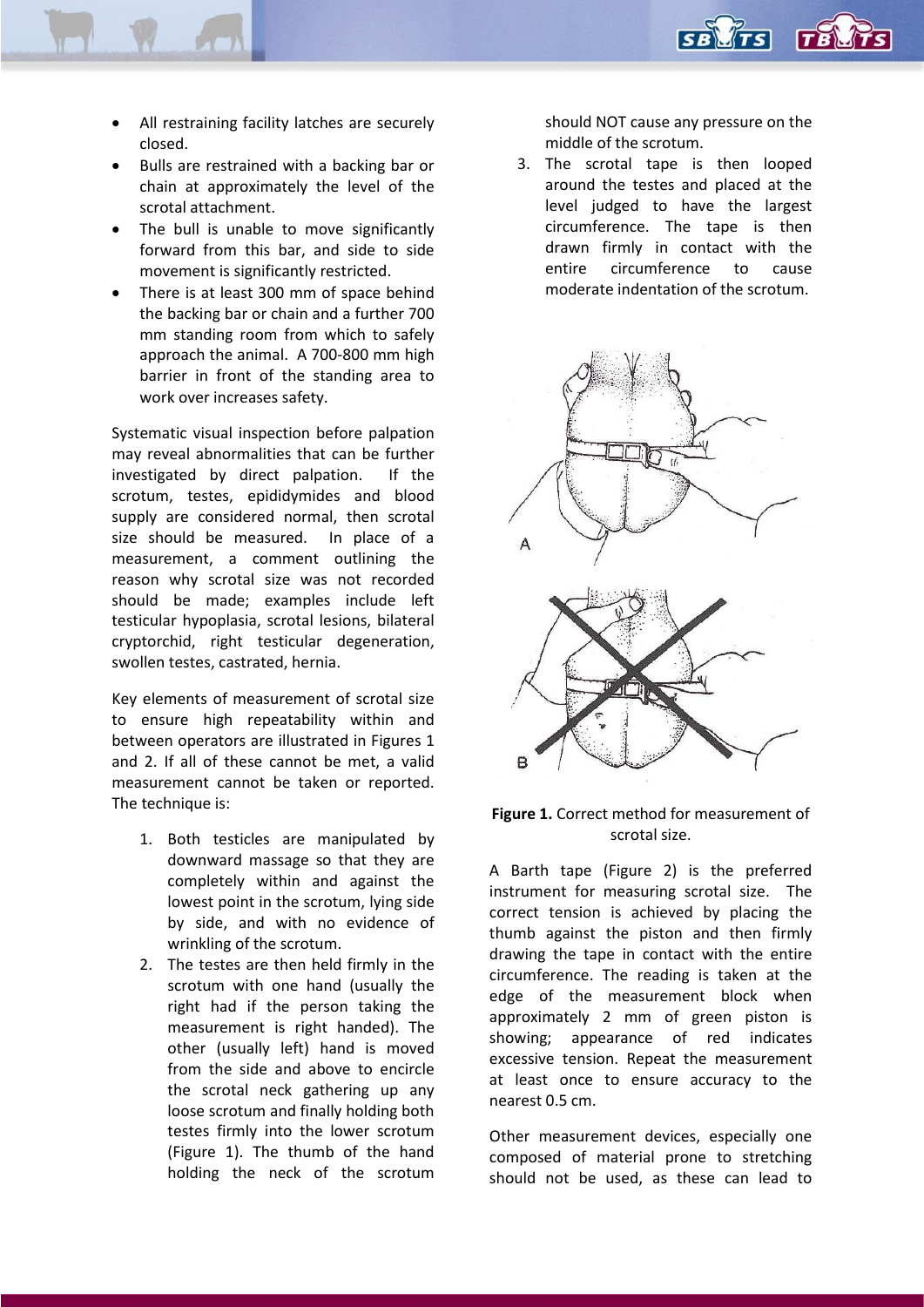

inaccurate measurements of scrotal size.



**Figure 2.** Correct application of a Barth tape.

## **Understanding the Relationship Between Weight and Scrotal Size**

The Bull Power Project, which ran from 1992 through to 2003, allowed the relationship between live weight and scrotal size to be examined. This project involved approximately 1000 bulls, which were comprised of 2- to 4-year-old Santa Gertrudis, 5/8 Brahman, Brahman and Belmont Red bulls. The bulls were subjected to physical and reproductive examinations prior to mating. Many of these bulls were followed through multiple sire joining's and mating outcomes established.

Some of the finding included:

- Live weight appears to be a superior reference point in comparison to age as a measure for assessing acceptable scrotal circumference in young bulls. Age can also be used, but the variation at any age is higher because of nutrition effects on weight per day of age.
- Across the 13 breeds included in the study, scrotal circumference x weight relationships have the same pattern in most breeds. The range across breeds of average scrotal circumference at any weight between 250-750 kg is 5-7 cm as shown in Figure 3. Temperate breeds tend to have larger scrotal circumference at the same weight than tropicallyadapted breeds; some of this is related to the lower width to length ration of *Bos indicus* testes.



**Figure 3.** Liveweight effects on average scrotal circumference (mm) of common breeds of Australian beef bulls.